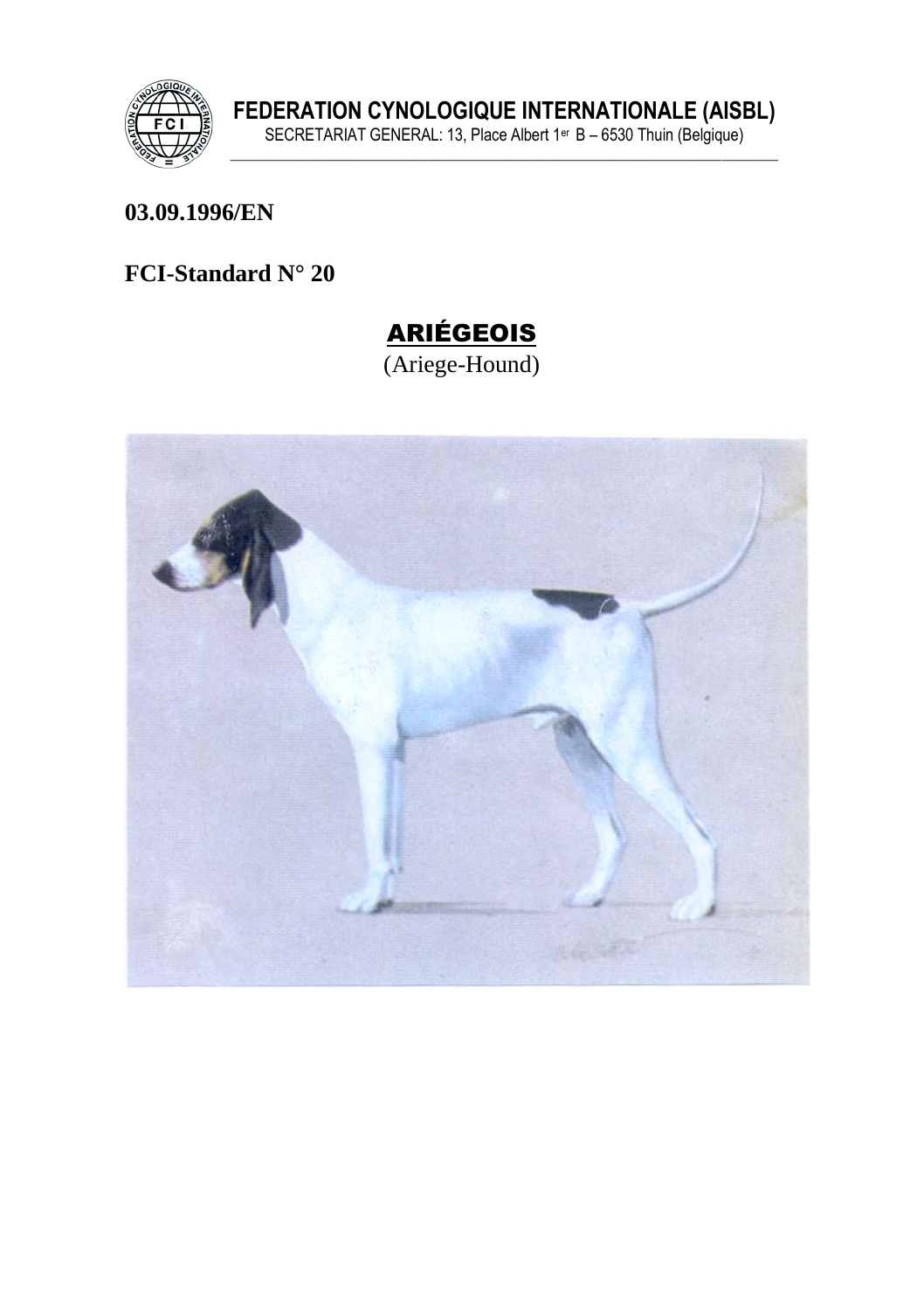**TRANSLATION**: Mrs Peggy Davis. Official language (FR).

**ORIGIN**: France.

## **DATE OF PUBLICATION OF THE OFFICIAL VALID STANDARD**: 24.01.1996.

**UTILIZATION**: Scenthound used for driving game to waiting guns and for coursing. His medium size and lightness make him a precious auxiliary, whether he hunts on his own or in a pack, capable of evolving easily on difficult terrains. Hare hunting is his favourite type of hunting; but he is also used in tracking roe deer or wild boar..

| <b>FCI-CLASSIFICATION:</b> |                     | Group 6 Scenthounds, and         |
|----------------------------|---------------------|----------------------------------|
|                            |                     | related breeds.                  |
|                            |                     | Section 1.2 Medium sized Hounds. |
|                            | With working trial. |                                  |

**BRIEF HISTORICAL SUMMARY**: Originates from the Ariège, product of a crossing of a Briquet with a "chien d'ordre" (scenthound hunting in a pack) which could have been the Bleu de Gascogne or the Gascon Saintongeois. Physically he has kept the typical characteristics of the "chien d'ordre", with, however, less distinction, less size and more lightness.

**GENERAL APPEARANCE**: Light dog, medium size, elegant and distinguished.

#### **BEHAVIOUR / TEMPERAMENT**:

Behaviour: From his origins he is hardworking dog being at the same time very good at driving game to the waiting guns and showing proof of much initiative and enterprise. He has a resounding voice and is quick in his plotting.

Character: Happy and sociable; easy to train.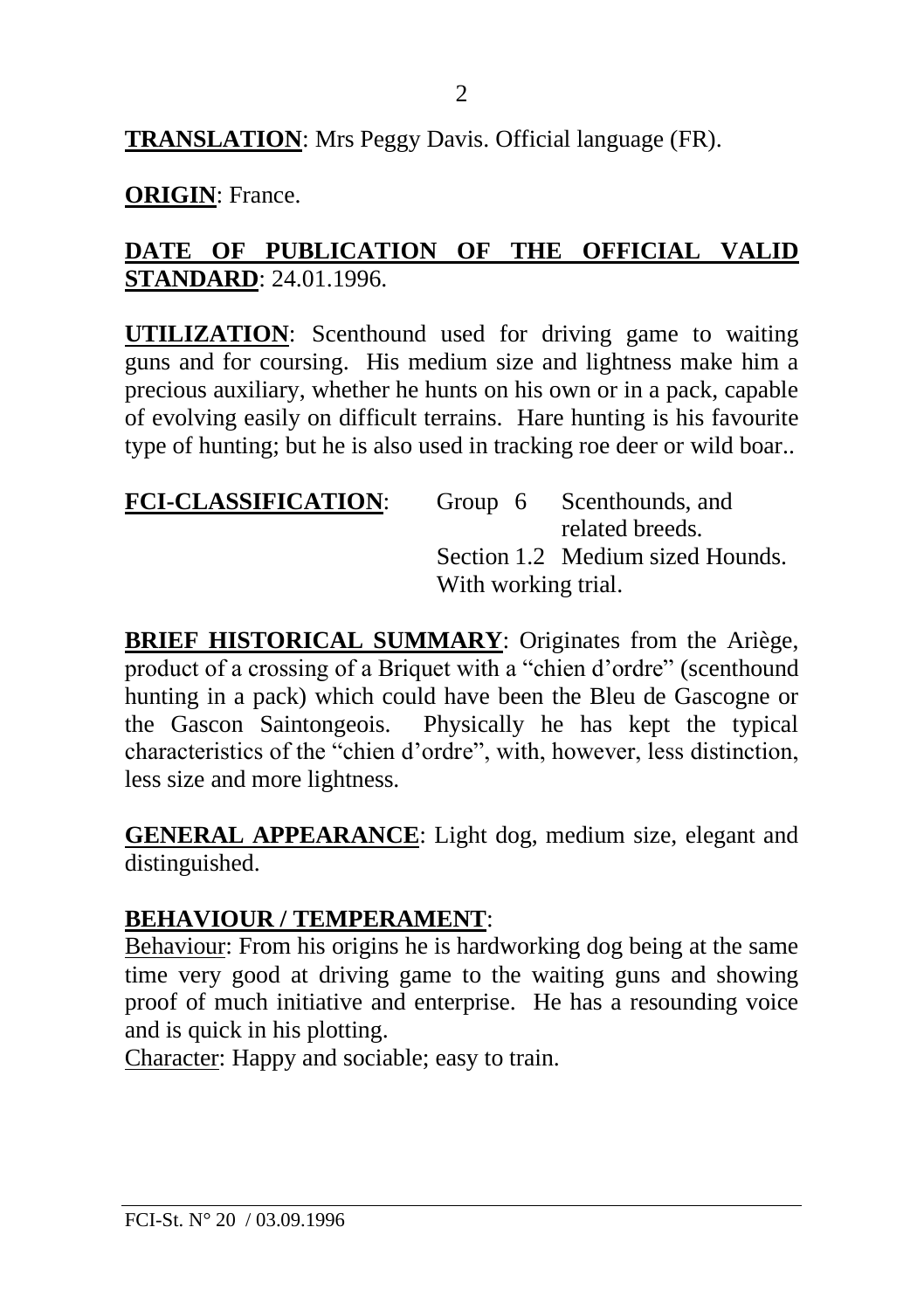## **HEAD**:

#### CRANIAL REGION:

Skull: Seen from the front, slightly domed, not too broad; the occipital protuberance only slightly marked. Seen from above, the back of the skull is of lightly pronounced ogival shape. The forehead is full. Superciliary arches only slightly marked.

Stop: Only slightly accentuated.

#### FACIAL REGION:

Nose: Black, developed; nostrils well opened.

Muzzle: Nasal bridge straight or slightly arched; muzzle of equal length with that of the skull.

Lips: Tight, rather thin. The upper lip must just cover the lower jaw but without giving the muzzle a pointed profile.

Jaws/Teeth: Scissor bite. Incisors set square to the jaws.

**EYES**: Well open, brown; eyelids without looseness. Alert, bright expression.

**EARS:** Leathers fine, supple, curled in, must be able to reach the onset of the nose without going beyond its extremity. The leather is narrow at its base and is set just below the eye level.

**NECK**: Light, rather thin, long, slightly arched.

#### **BODY**:

Back: Well muscled and sustained (firm). Loin: Well fused, slightly arched. Croup: Quite horizontal. Ribs: Long, moderately rounded. Chest: Long, medium width, let down to elbow level. Flank: Flat and slightly drawn up.

**TAIL**: Well set, fine at its extremity, reaching the point of the hock. Carried gaily, sabre blade style.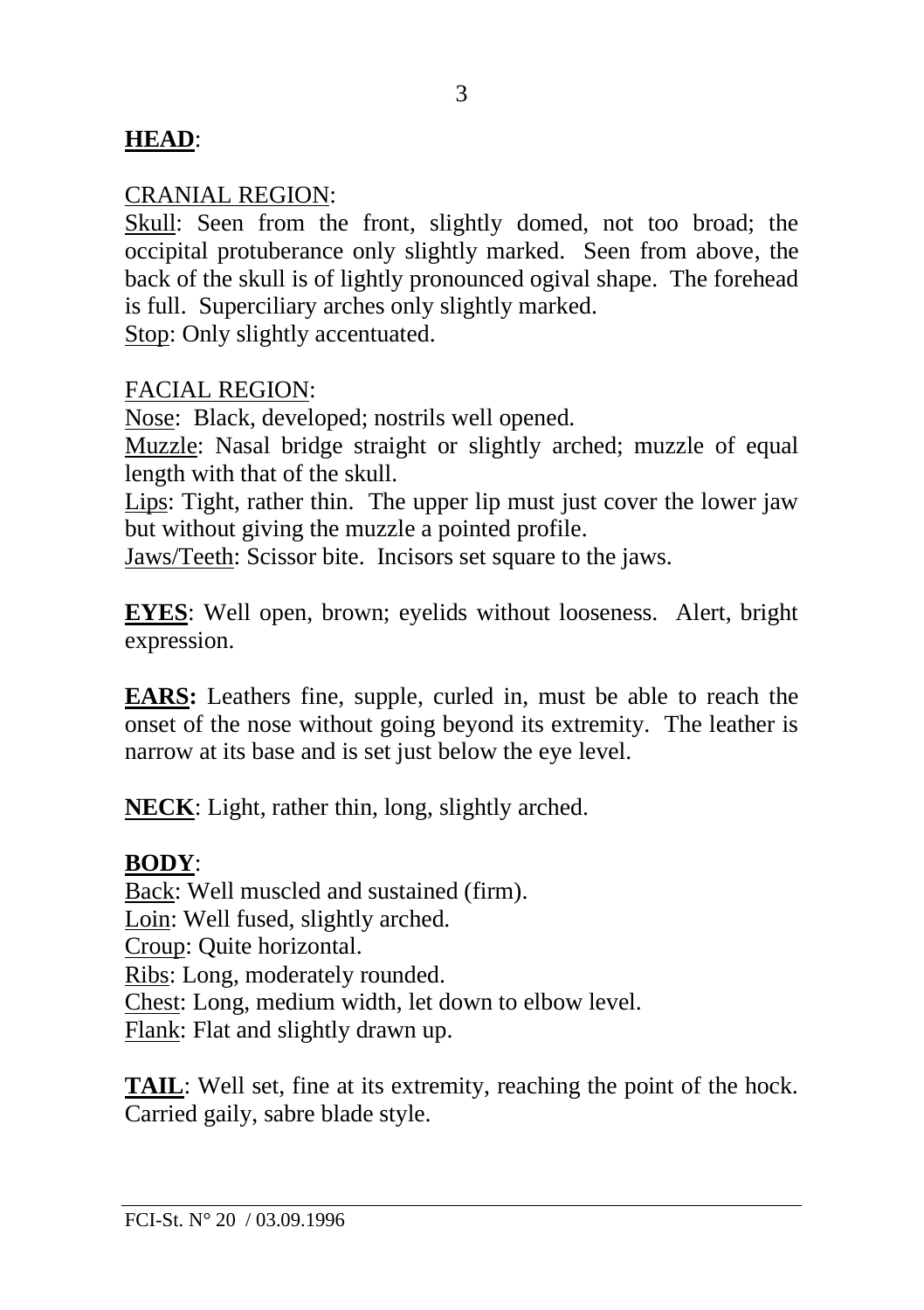# **LIMBS**

FOREQUARTERS: General appearance: solidly constructed. Shoulder: Moderately oblique, muscular without heaviness. Elbow: Close to body. Forefeet: Elongated oval, i.e. "harefeet"; toes lean and tight. Pads and nails black.

#### HINDQUARTERS:

General appearance: well proportioned. Upper thigh: Quite long and muscled without excess. Hock: Well set in the axis of the body, well let down. No dewclaw. Hind feet: Elongated oval, i.e. "harefeet"; toes lean and tight. Pads and nails black.

#### **GAIT / MOVEMENT** : Supple and easy.

**SKIN**: Fine, supple, not closely adherent to the body but not allowing the presence of dewlap, folds or wrinkles. Mucous membranes (hairless zones) black.

#### **COAT**

Hair: Short, fine and dense.

Colour: White with jet black markings with well defined outlines; sometimes mottled. Presence of quite pale tan on the cheeks and above the eyes.

#### **SIZE** :

| Height at the withers: males: |          | 52 to 58 cm. |
|-------------------------------|----------|--------------|
|                               | females: | 50 to 56 cm. |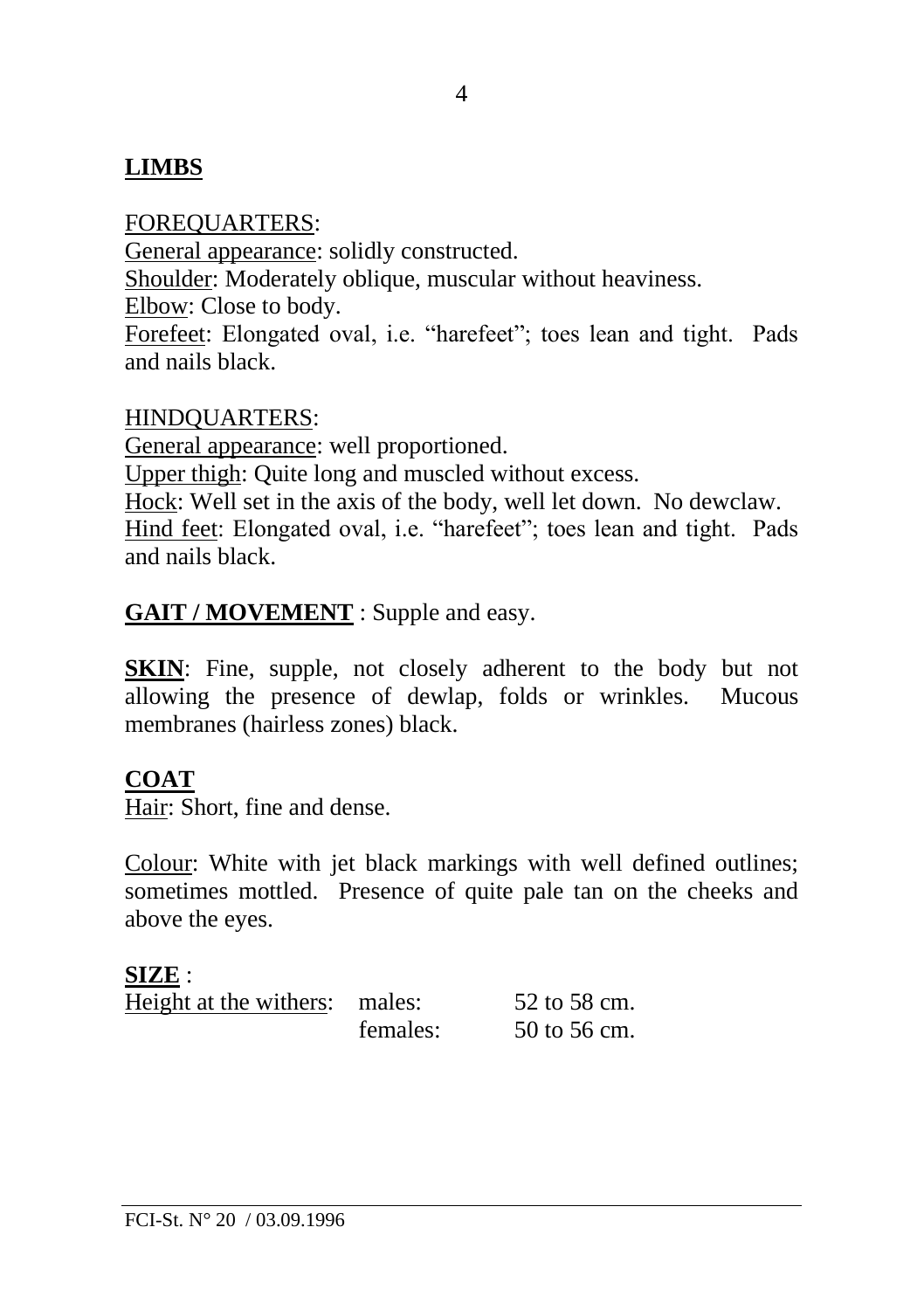**FAULTS** : Any departure from the foregoing points should be considered a fault and the seriousness with which the fault should be regarded should be in exact proportion to its degree and its effect upon the health and welfare of the dog.

Head:

- Skull flat or too pronounced dome.
- Profile of the extremity of the muzzle too square.
- Presence of wrinkles or dewlap.
- Eve round: haw apparent.
- Leathers too flat; thick, badly set, too long or too short.

#### Body:

- Excessive volume.
- Slack (soft) back.
- Drooping croup.

Tail:

• Tail deviated

Limbs:

- Insufficiently developed bone structure.
- Cow hocks seen from behind.
- Splayed feet.

#### Behaviour:

• Timid subject.

# **DISQUALIFYING FAULTS**:

- Aggressive or overly shy dogs.
- Any dog clearly showing physical or behavioural abnormalities.
- Lack of type.
- Serious anatomical malformation.
- Visible disabling (invalidating) defect.
- Over-or undershot mouth
- Light eyes.
- Any coat other than schedulded in the standard.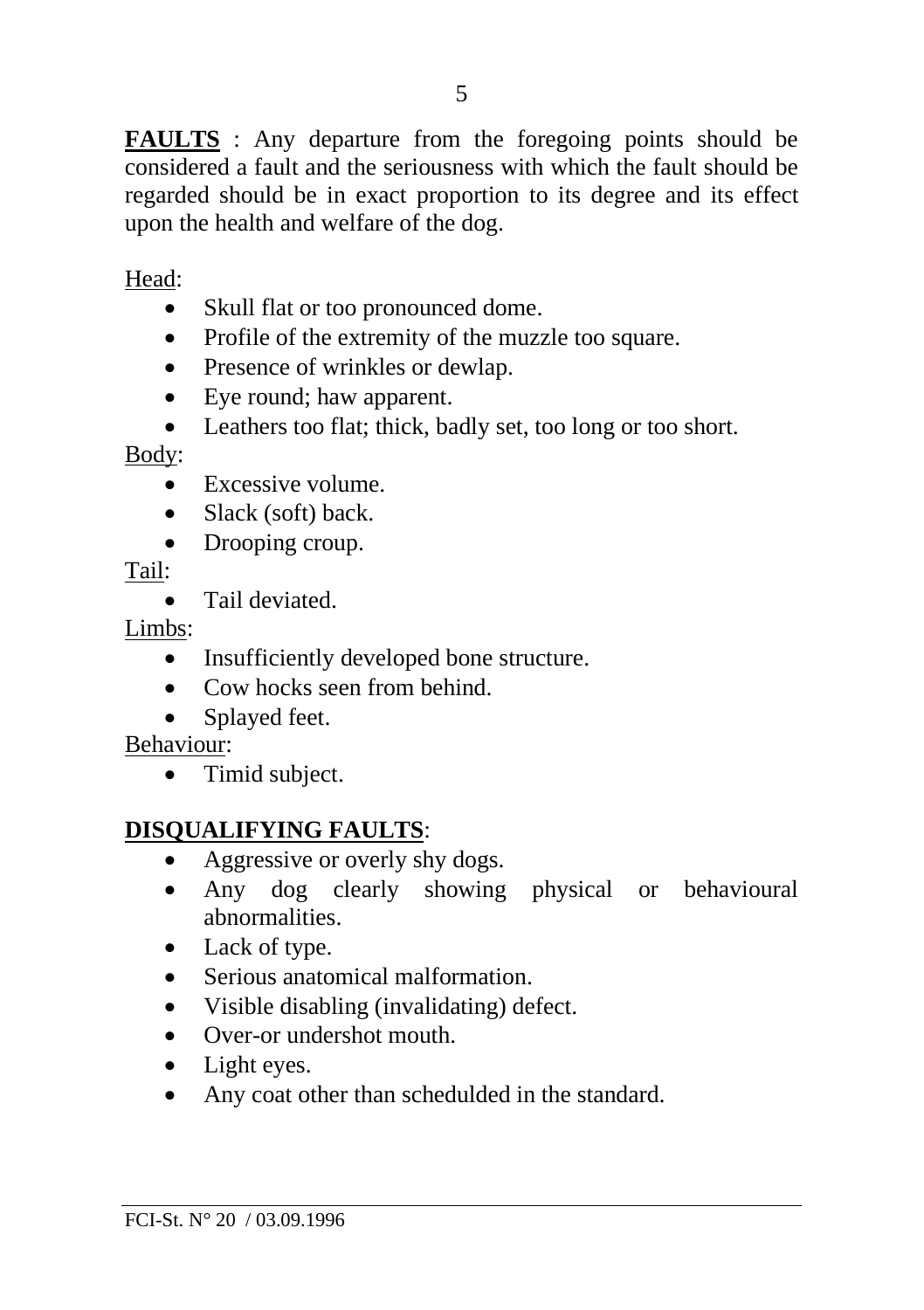# **N.B.**:

- Male animals should have two apparently normal testicles fully descended into the scrotum.
- Only functionally and clinically healthy dogs, with breed typical conformation should be used for breeding.